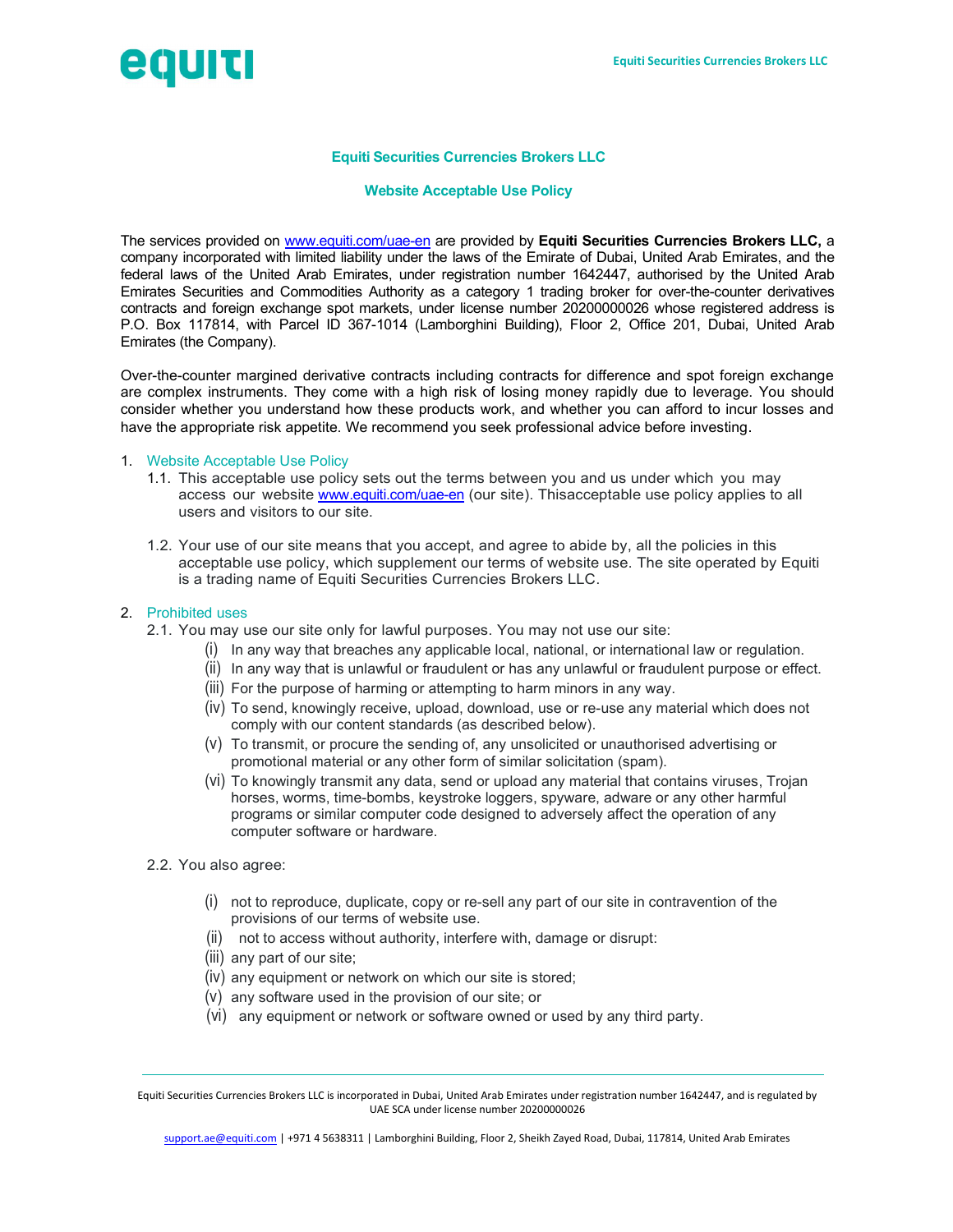# equid

# 3. Interactive services

- 3.1. We may from time to time provide interactive services on our site, including, without limitation (interactive services):
	- (i) Chat rooms.
	- (ii) Bulletin boards.
- 3.2. Where we do provide any interactive service, we will provide clear information to you about the kind of service offered, if it is moderated and what form of moderation is used (including whether it is human or technical).
- 3.3. We will do our best to assess any possible risks for users (and in particular, for children) from third parties when they use any interactive service provided on our site, and we will decide in each case whether it is appropriate to use moderation of the relevant service (including what kind of moderation to use) in the light of those risks. However, we are under no obligation to oversee, monitor or moderate any interactive service we provide on our site, and we expressly exclude our liability for any loss or damage arising from the use of any interactive service by a user in contravention of our content standards, whether the service is moderated or not.
- 3.4. Where we do moderate an interactive service, we will normally provide you with a means of contacting the moderator, should a concern or difficulty arise.

## 4. Content standards

- 4.1. These content standards apply to any and all material which you contributeto our site (contributions), and to any interactive services associated with it.
- 4.2. You must comply with the spirit and the letter of the following standards. The standards apply to each part of any contribution as well as to its whole.
- 4.3. Contributions must:
	- (i) Be accurate (where they state facts).
	- (ii) Be genuinely held (where they state opinions).
	- (iii) Comply with applicable law in Jordan and in any country from which they are posted.

# 4.4. Contributions must not:

- (i) Contain any material which is defamatory of any person.
- (ii) Contain any material which is obscene, offensive, hateful inflammatory.
- (iii) Promote sexually explicit material.
- (iv) Promote violence.
- (v) Promote discrimination based on race, sex, religion, nationality, disability, sexual orientation or age.
- (vi) Infringe any copyright, database right or trademark of any other person.
- (vii) Be likely to deceive any person.
- (viii) Be made in breach of any legal duty owed to a third party, such as a contractual duty or a duty of confidence.
- (ix) Promote any illegal activity.
- (x) Be threatening, abuse or invade another's privacy, or cause annoyance,
- (xi) inconvenience or needless anxiety.
- (xii) Be likely to harass, upset, embarrass, alarm or annoy any other person.
- (xiii) Be used to impersonate any person, or to misrepresent your identity or affiliation with any person.

Equiti Securities Currencies Brokers LLC is incorporated in Dubai, United Arab Emirates under registration number 1642447, and is regulated by UAE SCA under license number 20200000026